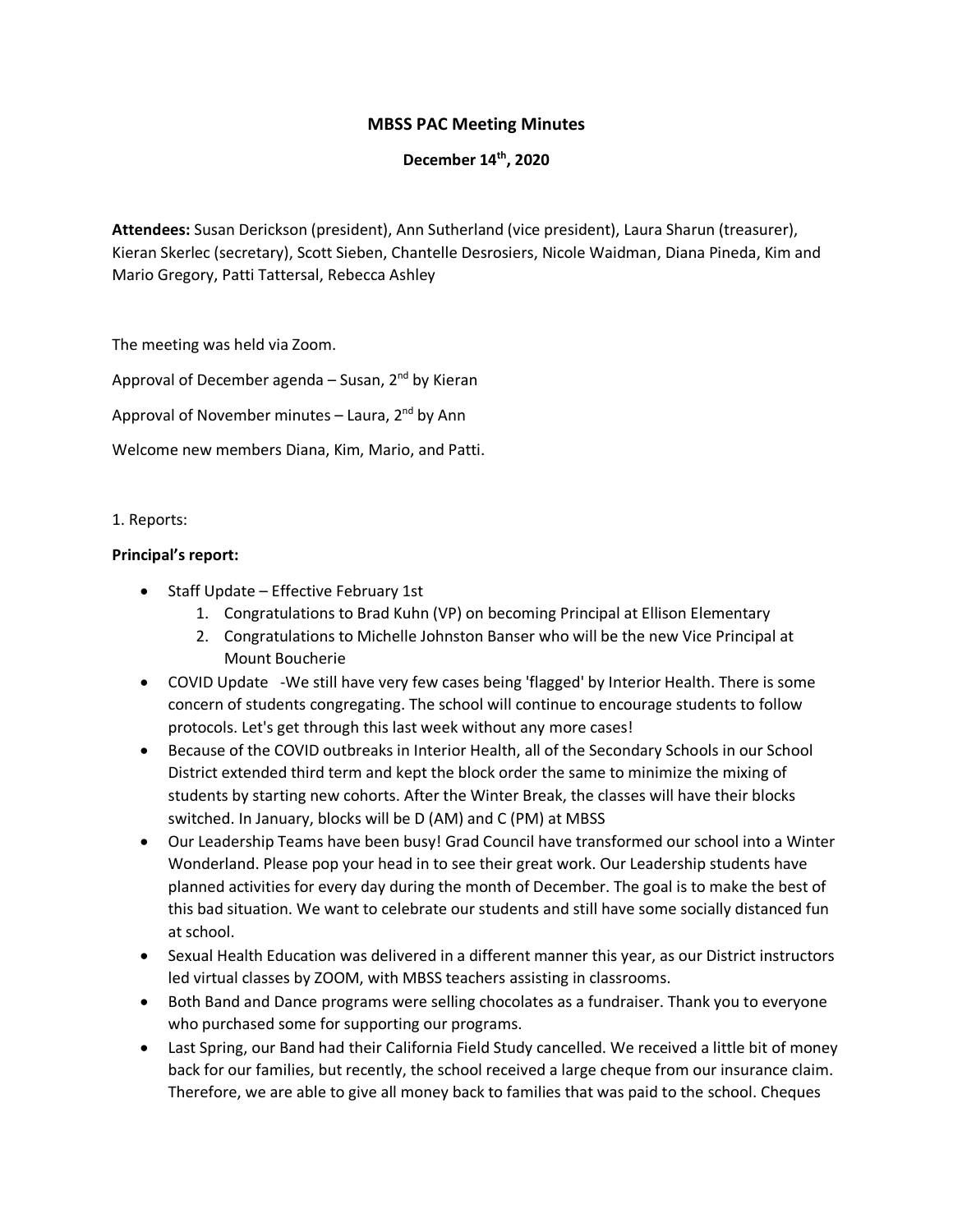are going out to families this week! A huge thank you to Mr. Perry for leading the school campaign and for being the 'point' person in dealing with the insurance, and for our band parents and families for being so patient!

## **Treasurer's Report:**

- General Account Balance is \$529.41
- Gaming Account Balance is \$36,034.95

**COPAC Report:** Susan attended the meeting on December 7<sup>th</sup>. The meeting was held via Zoom. Some points of interest included:

- Discussions about the playground at Dorthea Walker Elementary, safety issues at Glenmore (Elementary? Middle?) and security cameras a Chute Lake Elementary.
- The BCCPAC website offers many valuable resources that can be found at BCCPAC.bc.ca
- French Immersion changes are being reviewed.
- COVID letters from SD23 come in four formats: 1) school exposure identified, 2) same class but not close contact, 3) close contact and 4) whole class effected.
- The next COPAC meeting will be held Jan  $4<sup>th</sup>$  @7pm via Zoom. Susan, Ann, and Rebecca will determine who will attend.

## **Updates:**

- COBSS: The letters and emails sent to the BC Gaming Commission requesting and exception for use of gaming funds for COBSS bursaries have been denied. The Gaming Commission has indicated that they will review the situation for next year's guidelines. For 2021 COBSS we will provide the funds the same way we did last year; having MBSS provide the \$5000 to COBSS and MBSS PAC will provide an additional \$5000 to the staff wish list.
- Constitution and Bylaws: Revised documents have been completed. Susan, Chantelle, and Kieran are in the process of doing a final review. Once completed, the documents will be sent to everyone to review prior to our January meeting. During the January meeting we can do another quick review / update, answer any questions, and put the document forward for approval.

## **New Business:**

• Review of staff funding requests**:** The staff funding requests will be approved as presented with the exception of the athletic score clocks, which we will allocate \$11,800 instead of the requested \$18,000, and additional funds of \$3391.91 will be added to the library to bring its total to \$5000. The funding request spreadsheet below.